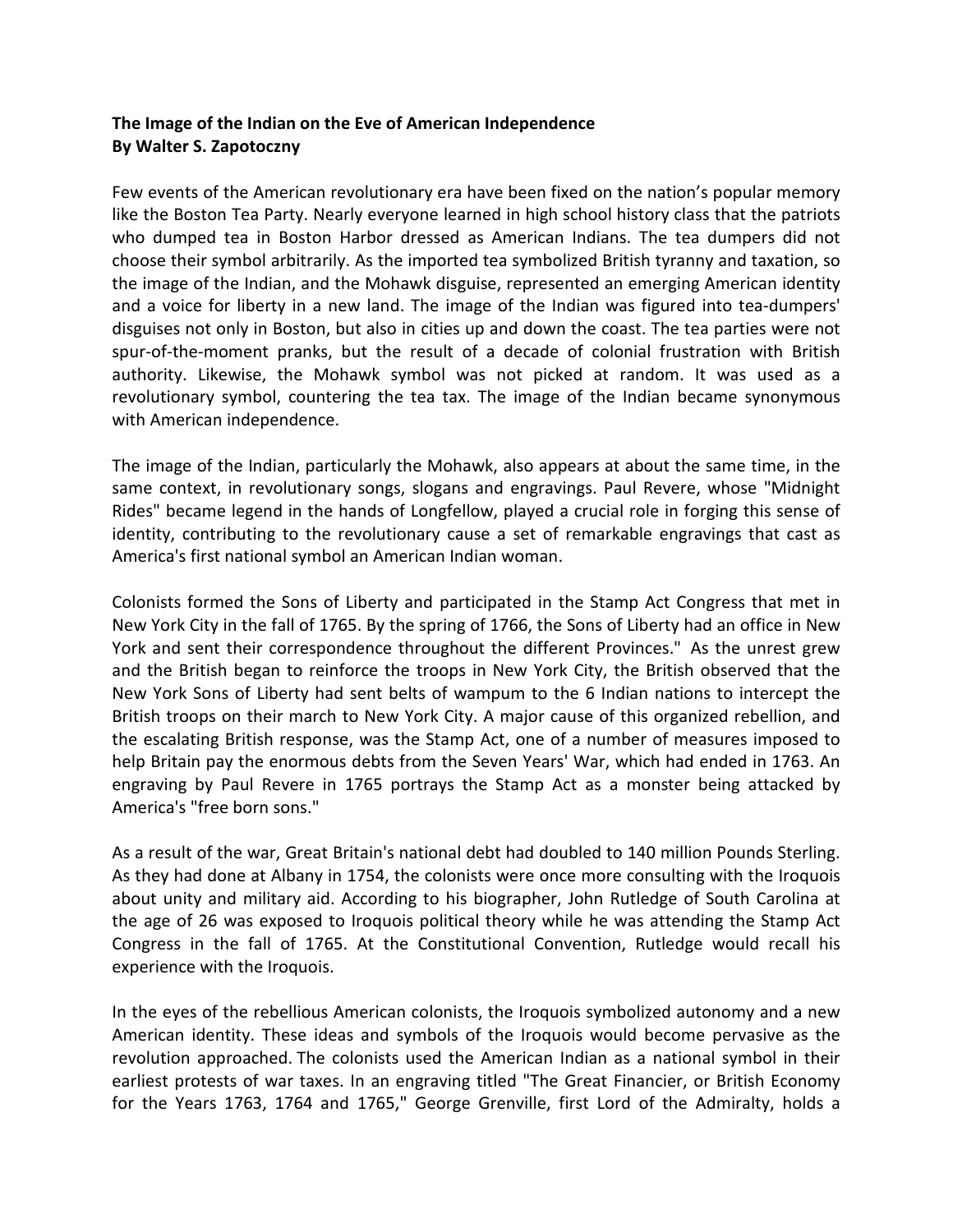balance, while a subordinate loads it with rubbish. Lord William Pitt, the prime minister, leans on a crutch at one side as an Indian, representing the colonies, groans, on one knee, under the burden of royal taxes. In this early engraving, America is shown enduring the load, but within a dozen years, the same symbol would assume a more aggressive stance, pointing arrows on taut bows at the hearts of their oppressors, a prelude to armed insurrection by the colonists themselves.

There had been a brief glimpse of peace in 1766, however, after moderate advisors to King George III had prevailed on him to repeal the Stamp Act. Bostonians took the repeal as a victory, and Revere designed an obelisk to commemorate it. This enormous structure made of oiled paper was large enough to carry three hundred lanterns inside. Here, for the first time, he used the figure of an Indian as a patriotic symbol. The first of four panels depicts an oppressed American; the Indian, dejected, lies under a pine tree as his oppressors approach him -- the prime minister (carrying a chain) and Lord Bute (caricatured as a flying devil in tartan with the Stamp Act in his claw) -- trying to crowd out the angel of liberty.

On the second panel of the obelisk, as Liberty raises her trumpet, the victorious Indian, who has already risen to one knee, points over his shoulder to the retreating British lords, the victims of a cloudburst. On the third panel, an eagle (another national symbol adopted from Native American cultures) feeds her young atop yet another borrowed symbol, the Liberty Tree (the Great White Pine of the Iroquois), as the angel looks on and blesses the scene. The final panel finds King George III at last introducing America (the Indian figure) to the Goddess of Liberty.

Paul Revere had been one of the earliest Sons of Liberty, a clandestine society that agitated against the British. The Boston Tea Party was only one of its many acts of agitation, propaganda, and creative political mischief that used American Indian imagery as a counterpoint to British tyranny. Some of the Sons of Liberty's units named themselves after native peoples before they dressed as Mohawks at the tea party. The "Mohawk River Indians" was the most notable. Within the Sons of Liberty, John Pulling was called "a bully of the Mohawk Tribe" by an unnamed British satirist.

For several years before the tea party, colonial propagandists had admonished Americans to substitute "Indian tea" for the British variety imported by the East India Company. Also called Labrador or Hyperion Tea, "Indian tea" was made from the red-root bush that grew profusely in swamps near many New England Rivers. Boosters of "Indian tea" invented stories to spur its consumption. One such fable had it that "Indian tea" had become so popular in France that the East India Company was lobbying to have its importation banned.

The *Gaspee* was commanded by an unpopular captain who had avidly pursued smugglers off the coast of New England. On June 9, 1772, the ship ran aground near Providence, Rhode Island. A group of local men and boys responded to the call of a drum that evening in Providence. After some discussion, they allegedly dressed up as American Indians and rowed out to the British ship and burned it as a protest of British authority. Dressing as Indians became a way to assert a new identity that was emerging as the colonists became more restive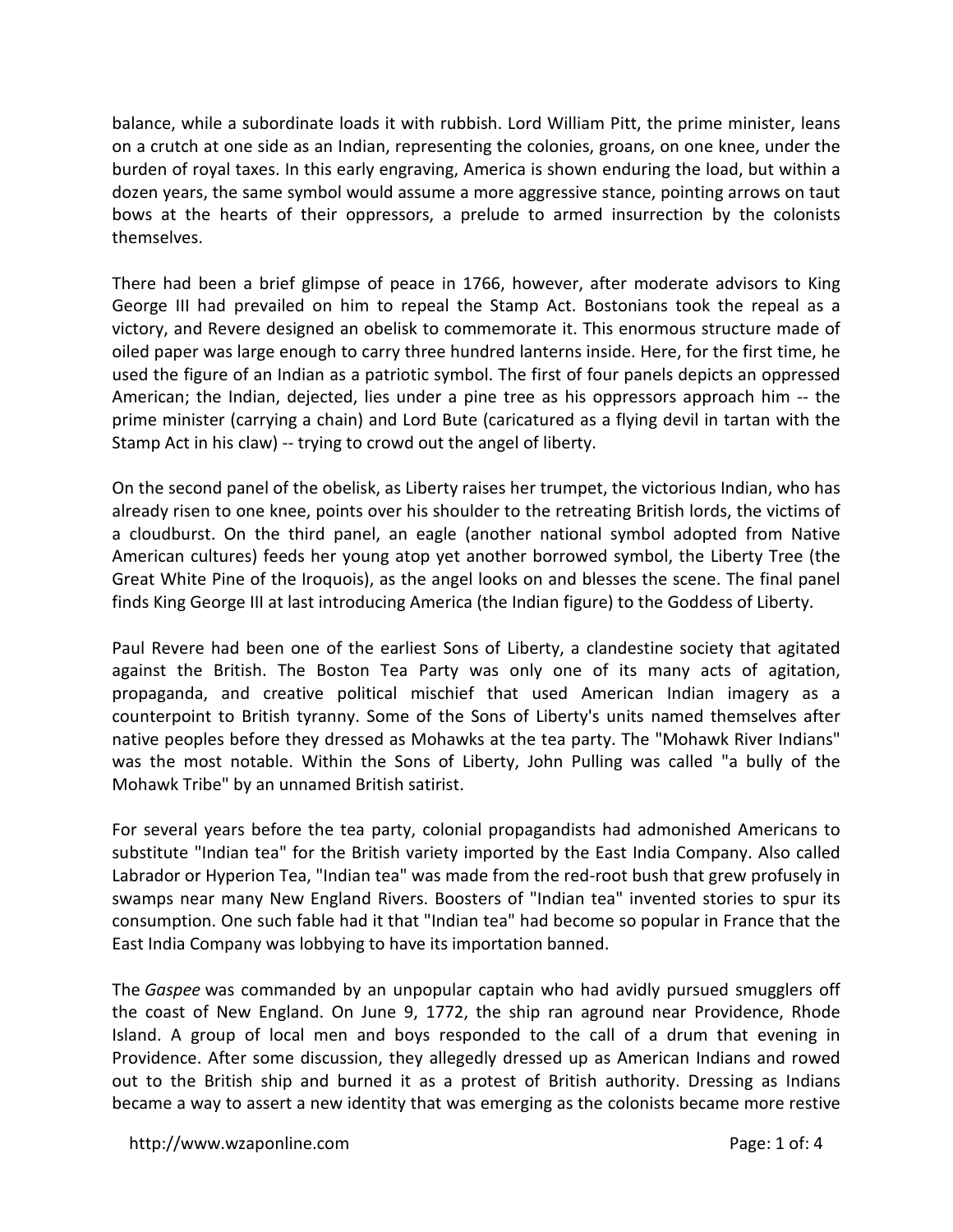under British rule. After the burning of the *Gaspee,* committees of correspondence were regularized in most of the colonies by 1773. The purpose of the committees was to promote unity. An article in a Rhode Island newspaper summed up the importance of unity among the colonists in 1773:

The union of the colonies which is now taking place is big with the most important advantage to this continent. From this union will result our security from all foreign enemies; for none will dare to invade us against the combined force of these colonies, nor will a British Parliament dare to attack our liberties, when we are united to defend them. . . . In this union every colony will feel the strength of the whole; for if one is invaded all will unite their wisdom and power in her defense. In this way the weakest will become strong, and America will soon be the glory of the world, and the terror of the wicked oppressors among nations.

In Charlestown and New York, as well as Philadelphia and Boston, committees of "Mohawks" mobilized to meet the incoming tea. Secret committees of correspondence coordinated their efforts using special riders on horseback, of which Paul Revere would become the best known. In New York City, a broadside appeared signed "THE MOHAWKS," warning anyone who aided in the landing of British tea to expect "an unwelcome visit, in which they shall be treated as they deserve." In New York, the patriots backed down, not wanting to risk mauling by General Gage and two divisions of Redcoat regulars under his command. In Charlestown, both sides decided that their rhetoric had outgrown the issue. The "Mohawks" stayed inside, as did the tea, which was quietly padlocked in wharf side warehouses by the agents, who hoped to sell it when the issue cooled. It never did.

Boston's patriots were not known for their civility in the face of British authority, and it was Boston's "Mohawks" who sparked physical confrontation over the tea tax the length of the seaboard. On November 3, 1773, about one thousand people met around Boston's Liberty Tree to condemn the Tea Act. After that meeting, protestors marched to the waterfront and presented East India Company agents with letters of resignation, complete except for their signatures. When the agents refused to resign, several other meetings were held. The last one, in and near the Old South Church, rallied roughly 5,000 people, almost a quarter of Boston's population at that time, until then the largest public gathering in American history.

In early December, handbills signed "A Ranger" warned that if the Redcoats tried to put down Boston's protests by force, they would be met with the same tactics that the French and their Indian allies had used to defeat General Braddock twenty years earlier: "We can *bush fight* them and cut off their officers very easily, and in this way we can subdue them with very little loss." Another handbill was titled "Mohawk Tea Proclamation," purportedly the work of "Abrant Kanakartophqua, chief sachem of the Mohawks, King of the Six Nations and Lord of all Their Castles." The broadside asserted that tea is "an Indian plant . . . and of right belongs to Indians of every land and tribe." It urged "Indians" to abstain from the "ruinous Liquor Rum, which they [the British] have poured down our throats, to steal away our Brains." The "Mohawk Tea Proclamation" concluded that British tea should be "poured into the Lakes," and that any true American should be able to break addictions to European beverages in favor of pure, cold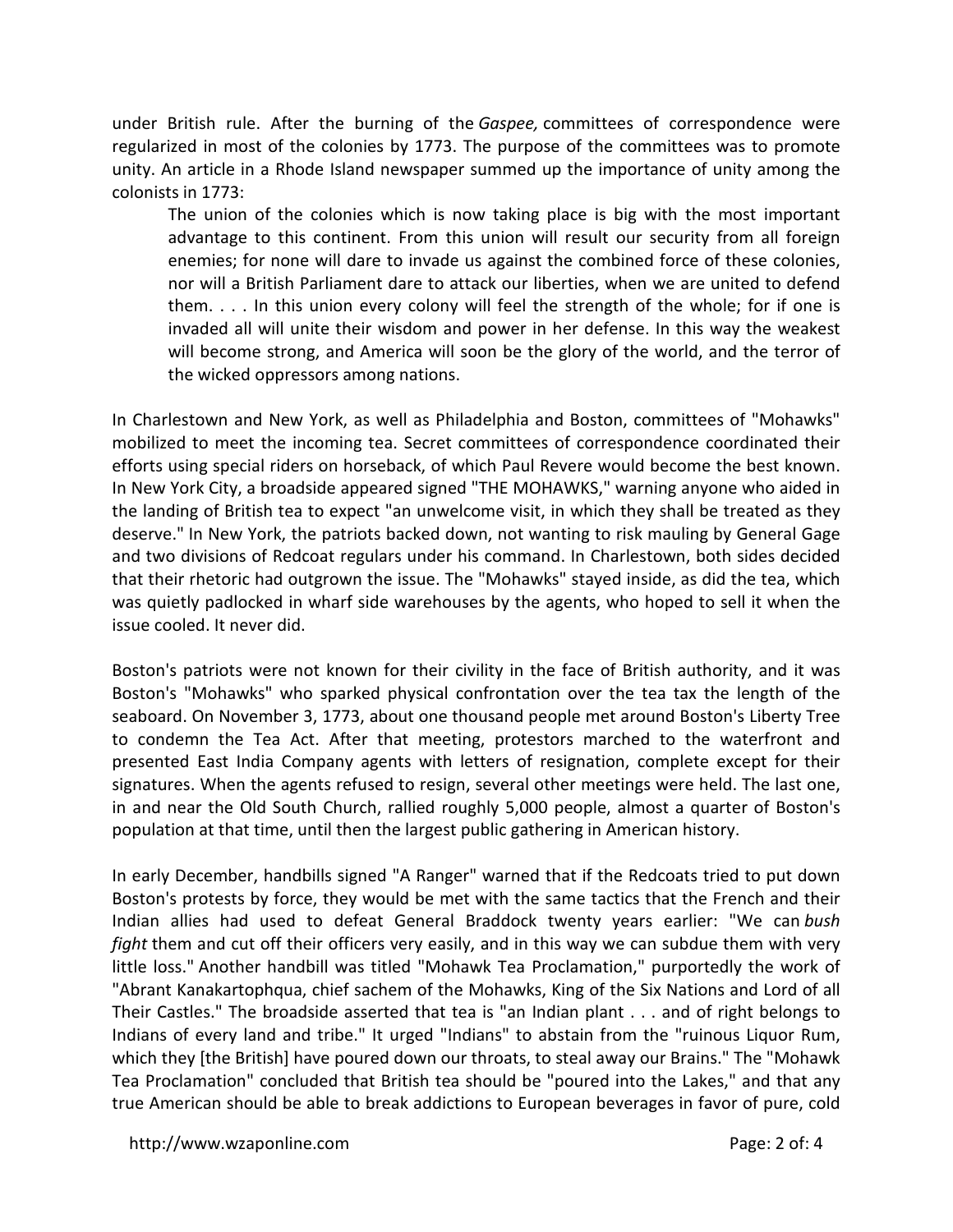American water. On Monday, December 13, the people of Boston learned that the Philadelphia tea agents had resigned. By the time 5,000 patriots gathered at Old South Church the following Thursday, they were ready for action. It was said that the tea was being sold for less in the Colonies than in England. Who, then, was the first to "dump" tea?

After the last of the tea had been dumped, the "Mohawks" marched off the three ships single file, passing Admiral Montague, who was spending the night with a friend at the foot of Griffin's Wharf. "Well, boys," Admiral Montague shouted from a window, "You have had a fine, pleasant evening for your Indian caper, haven't you? But mind, you have got to pay the fiddler yet!" "Never mind," growled Lendall Pitts, one of the "Mohawks," as he waved his "tomahawk" at the admiral. "Never mind, squire, just come down here, if you please, and we'll settle the bill in two minutes!" Admiral Montague then yanked the window shade shut.

Within hours, Paul Revere had stripped off his Mohawk disguise and begun the first of his "Midnight Rides," carrying news of the Boston Tea Party to other cities: Springfield, Hartford, New Haven, New York City, and Philadelphia. In Philadelphia, on December 27, more than 8,000 people gathered at the State House to hear Revere, including one unwilling participant: a certain Captain Ayres, captured as he guided the tea-ship Polly up the Delaware River, under cover of darkness. The captain seemed suitably impressed as he was guided by a group of "American Braves" through a crowd that comprised a quarter of Philadelphia's population, most of whom loudly promised another tea party on Ayres' ship if he tried to land any British tea. The next day Ayres sailed south, back to England, with 598 chests of tea still on board.

Throughout the colonies, patriots openly agitated to shut down the tea trade. A peddler passing through Shrewsbury was forced by "Indians" to toss his tea onto a hastily built bonfire. In Lyme, Connecticut, another itinerant trader lost 100 pounds of tea the same way. In March, 1774, the brig Fortune arrived in Boston Harbor with 28 tea chests on board. The crew expressed astonishment at discovery of the small cargo, and agreed to return it to England, but a customs collector named Harrison ordered the tea unloaded. The next evening, the "Mohawks" climbed on board and dumped all of it.

Between the Boston Tea Party and his most famous "Midnight Ride" on April 18, 1775, Paul Revere created a remarkable series of engravings which carried messages akin to modern political cartoons. The engravings were meant to galvanize public opinion against the British. Many of them used the Indian (usually a woman) as a symbol of independent American identity, much as the "Mohawk" disguise had been used in the Tea Party, which Revere also helped plan and execute.

In addition to his engravings, Revere also contributed the logotype of the *Royal American Magazine,* showing an Indian figure, representing America, offering a calumet (an American Indian pipe) to the genius of knowledge, a figure out of European mythology -- a graphic illustration of the colonists' awareness that America and its native people had something to teach the Old World. Revere's engravings which used an Indian woman as a patriotic symbol often were sharply political. One of them, titled "The Able Doctor, or America Swallowing the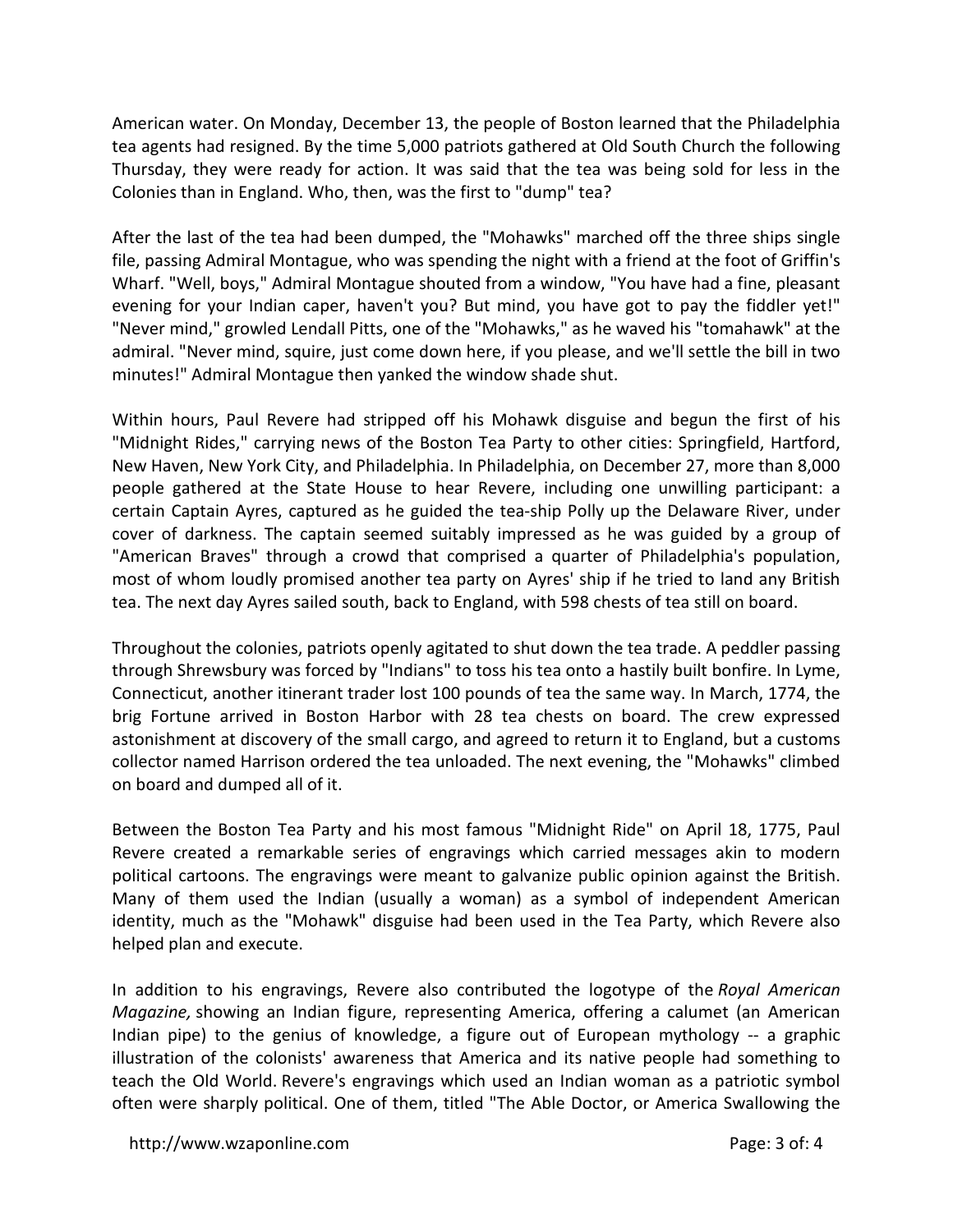Bitter Draught," portrays the Indian woman being held down by British officials, forced to drink "the vile Bohea." Lord Mansfield, in a wig and judicial robe, holds America down as Lord North, with the Port Act in his pocket, pours the tea down her throat. Lord Sandwich occupies his time peering under "America's" skirt as Lord Bute stands by with a sword inscribed "Military Law." The bystanders (Spain and France) consider aid for the colonies. In the background, Boston's skyline is labeled "cannonaded;" a petition of grievances lies shredded in the foreground, symbolic of the British government's failure to provide justice for America. This engraving, published in the *Royal American Magazine's* June, 1774 edition, was copied from a similar work in England's *London Magazine* two months earlier.

In 1775, as Revere was creating his engravings, another symbol, "The Pine Tree Flag" became one of the first flags of the United States. The same tree had been used as a national symbol for centuries by the Iroquois, and several Indian confederacies in the Northeast, around Boston. James Wilson used "Iroquois Chain Imagery" in early 1775 when he stated that a "chain of freedom has been formed . . . to preserve the greatest of human blessings . . . liberty."

An anonymous engraving created at the beginning of the Revolutionary War, in 1776, pits "The Female Combatants," an English woman in an enormous beehive hairdo, against America, an Indian woman. The English woman says: "I'll force you to Obedience, you Rebellious Slut," to which America replies: "Liberty, Liberty forever, Mother, while I exist." The revolutionary Americans adapted the symbol as an icon of an emerging national identity and the image of the Indian was for ever identified with the era of American independence.

## **References**

- 1. "Journals of Captain John Montresor 1757-1778," April 4, 1766, *Collections of the New York Historical Society* (New York: Printed for the Society, 1868-1949, 2nd Set)
- 2. "Mohawks, Axes & Taxes," *History Today* (London, April, 1985)
- 3. "Speech in Convention, January, 1775," in Randolph G. Adams, ed., *Selected Political Essays of James Wilson* (New York: Alfred A. Knopf, 1910)
- 4. Barry, Richard, *Mr. Rutledge of South Carolina* (New York: Duell, Sloan and Pearce, 1942)
- 5. Beach, Stewart, *Samuel Adams: The Fateful Years, 1764-1776,* (New York: Dodd, Mead & Co., 1965)
- 6. Benjamin W. Labaree, *The Boston Tea Party*, (New York: Oxford University Press, 1964)
- 7. Christie, Ian R. and Labaree, Benjamin W., *Empire or Independence: A British-American Dialogue on the Coming of the American Revolution* (New York: W. W. Norton, 1976)
- 8. Clark, Ronald W., *Benjamin Franklin: A Biography,* (New York: Random House, 1983)
- 9. Commager, Henry Steele, ed., *Documents of American History,* (New York: Appleton-Century Crofts, *Providence Gazette*, June 12, 1773)
- 10. Conner, Paul W., *Poor Richard's Politicks,* (New York: Oxford University Press, 1965).
- 11. Fairchild, Hoxie Neale, *The Noble Savage: A Study in Romantic Naturalism*, (New York: Russell & Russell, 1961)
- 12. Forbes, Esther, *Paul Revere and the World He Lived In,* (Boston: Houghton-Mifflin, 1969)
- 13. Goss, Eldridge Henry, *The Life of Colonel Paul Revere* (Boston: Gregg Press, 1972)
- 14. Honour, Hugh, *European Visions of America,* (Cleveland: Cleveland Museum of Art, 1975)